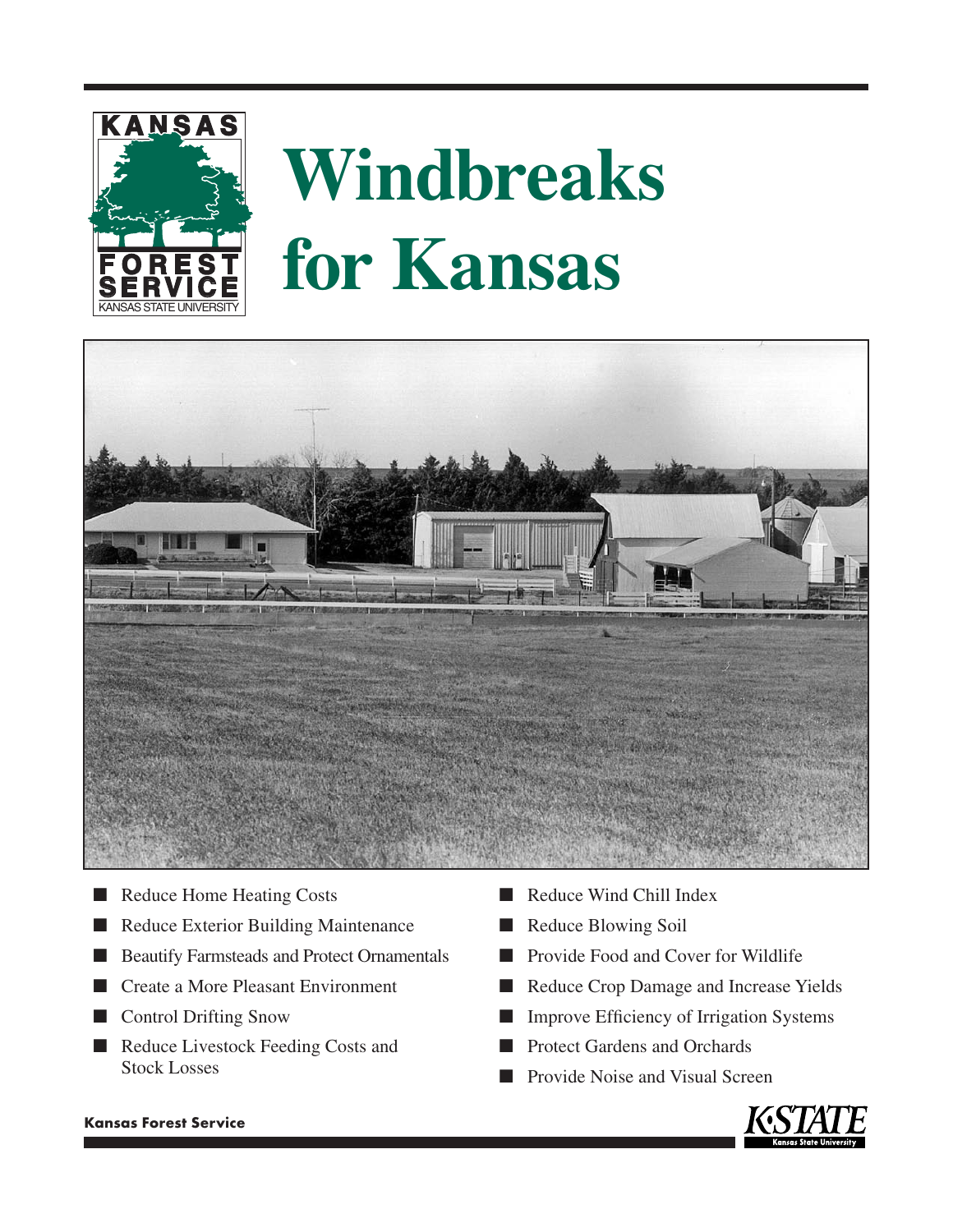## **How Windbreaks Function**

Windbreaks are a valuable asset on farms, ranches, and homesites. The many benefits of windbreaks, as listed on the front of this publication, are a direct result of tree and shrub plantings designed to reduce wind speed. Their worth has been demonstrated on many farms and through university research in the Great Plains.

The effectiveness of a windbreak to reduce wind speed depends on its height and density. Windbreaks can reduce wind velocity on the leeward (protected) side of the windbreak to a distance equal to 30 times the height (H) of the tallest trees. However, the degree of protection gradually decreases with distance from the windbreak (Figure 1). The most effective area of protection extends to about 10 times the height of the trees. For example, if the windbreak is 30 feet tall, good protection can be expected within an area 300 feet downwind from the windbreak.

Windbreak density affects the pattern of air movement around the windbreak. Wind velocity is reduced as the density is increased, and the area protected tends to be decreased. The density of windbreaks protecting homes and livestock areas needs to be greater than the density of windbreaks designed to protect fields from soil erosion. Density depends upon the type of trees and shrubs and the number of rows planted. Density within a windbreak can be increased by planting multiple rows of evergreen trees.

## **Planning Your Windbreak**

Windbreaks are a long-term investment. They need to be carefully designed to ensure that the desired benefits are obtained. Homes, livestock, and fields are the most common areas needing protection. Once it is decided what needs protection, prepare a sketch of the area. Include buildings, roads, gardens, corrals, fields, and above-and below-ground utilities. Use the following principles to design the planting.

Wind eddies will form around the ends of a windbreak. Therefore, windbreaks should extend at least 100 feet beyond the area to be protected. Any gaps will funnel the wind, eliminating much of the windbreak's effectiveness. As a result, driveways should be located around the ends of the windbreak. If a driveway must go through the windbreak, angle it so that the gap will be perpendicular to the prevailing wind as shown in Figure 2 where the prevailing wind is from the northwest.

Windbreaks are more attractive if they follow the natural contour of the land. They do not have to be planted in straight east-west or north-south rows. However, they should be generally perpendicular to the prevailing winds.

Do not plant a windbreak where it will block a drivers' vision at road intersections. Avoid planting a windbreak closer than 200 feet north or west and 80 feet south or east of the centerline of a road to preclude creating snow drifts across the road.

Avoid planting in old feedlots or barnyard drainage areas. Many tree and shrub species will not grow in these areas due to excessive nutrients in the soil.

It is wise not to use the same type of trees and shrubs in every windbreak row. Diversity in the planting will increase insect and disease resistance and increase wildlife habitat. It is also a good rule not to mix plant varieties within a row. One variety or another will usually grow faster and eventually suppress the growth of the slower growing plants. An exception to this rule is when shrubs with comparable growth rates and form are mixed within the row to provide diverse wildlife habitat.

## **Winter Protection for Home Sites**

Reducing wind velocity has an immediate effect on our outdoor comfort (Table 1). Windbreaks slow winter winds and reduce heating costs in homes, barns, and other buildings. Heat loss through walls, floors, ceilings, and windows is reduced because calm air is a better insulator than moving air. Actual fuel savings from windbreak protection can range from 15 to 25 percent.

Windbreaks also are effective in controlling drifting snow around homes, farmsteads, livestock areas, and roads. Properly designed windbreaks will accumulate the snow within and adjacent to the windbreak and prevent it from drifting into protected areas. For winter protection, windbreaks should be located on the north and west side of the area to be protected. The greatest wind protection occurs

| <b>Table 1.</b> Wind Chill Indexes with the Air Temperature at $10^{\circ}F$ |             |                            |             |
|------------------------------------------------------------------------------|-------------|----------------------------|-------------|
| Wind velocities (mph)                                                        |             | $5 \t 15$                  | 25          |
| Wind chill index without windbreak                                           | 6 -         | $-18^{\circ} - 29^{\circ}$ |             |
| Wind chill 75 feet in lee of windbreak                                       | $Q^{\circ}$ | $7^\circ$                  | $2^{\circ}$ |



*Figure 1. The degree of protection gradually decreases as one moves away from the windbreak.*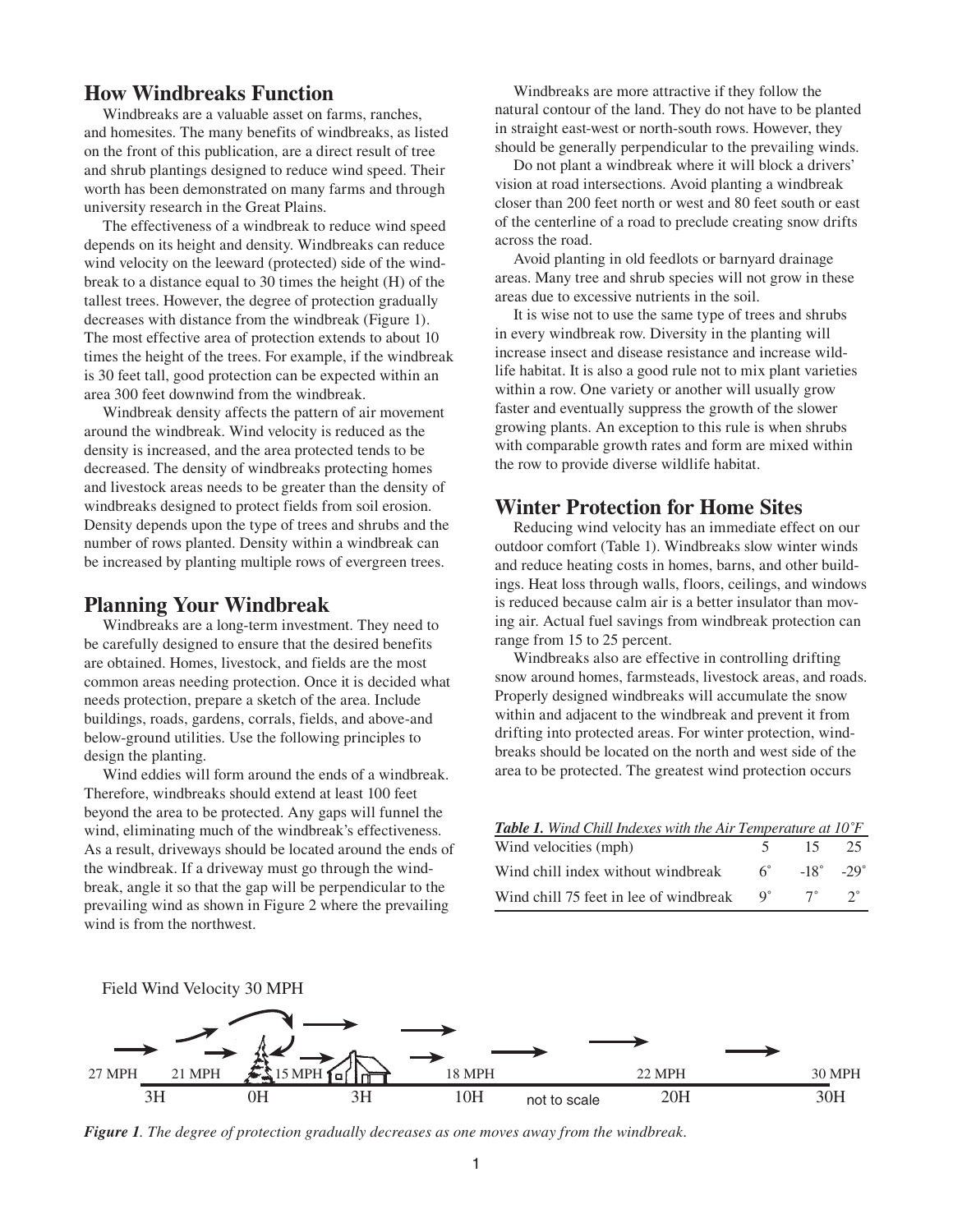

*Figure 2. Typical farmstead windbreak for all year protection.*

on the leeward side of the windbreak within 3H of the windbreak. However, this is also the area of greatest snow accumulation. To obtain the greatest wind protection and eliminate snow accumulation in the protected area locate the primary windbreak 3H from the area to be protected and plant a single row 100 to 150 feet to the windward to serve as a snow trap (Figure 3).

An option to this design is to locate the north row of the primary windbreak 150 feet from the protected area. This will provide an area for snow accumulation and provide adequate wind protection.

To provide adequate density and add height to the windbreak, five rows of trees and shrubs make an effective home or farmstead windbreak. Space limitations, however, may dictate planting fewer rows. Three to four rows are often a reasonable compromise. Since evergreens retain their foliage in the winter, they are considered the foundation of all winter windbreaks. Windbreaks should have at



*Figure 3. Home site windbreak with trip row.*

least two rows of evergreen trees, and three rows are preferred. One- or two-row windbreaks are less dependable. The death of only a few trees could create gaps resulting in wind funnels. Typical three- and five-row windbreaks are shown in Figures 4 and 5.

The north and west rows should be either a dense shrub or evergreen tree. Second and third rows should be evergreen trees. Additional rows can be deciduous trees to provide faster growth and greater height, or shrubs to provide better ground level wind protection and enhanced wildlife habitat.

## **Summer Protection for Home Sites**

Windbreaks also can modify the summer environment. A well-designed summer windbreak will reduce wind velocity, but it will allow a breeze for ventilation. Windbreaks trap blowing dust and add comfort to the home.



*Figure 4. A typical three row windbreak for winter protection.*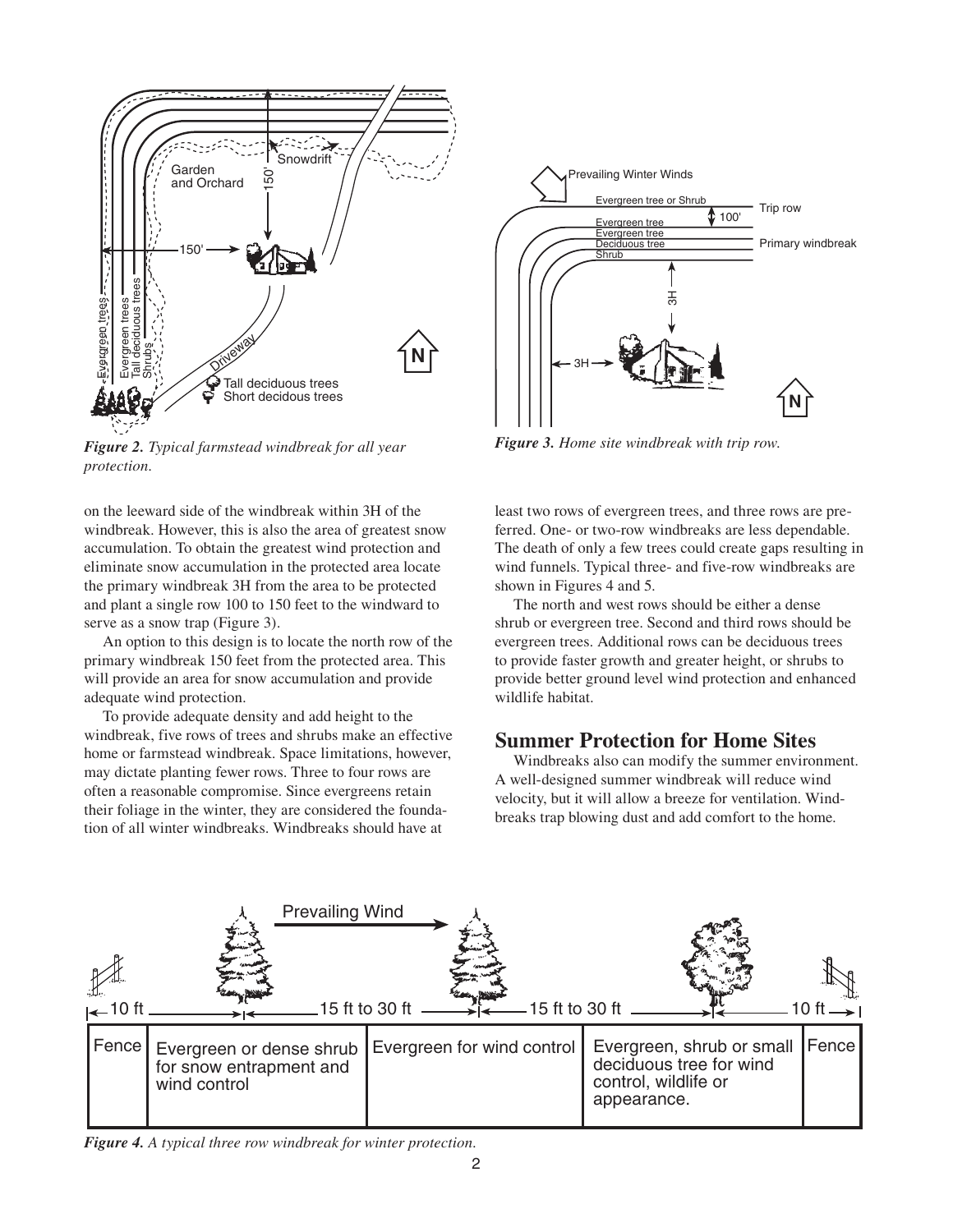

*Figure 5. A typical five row windbreak for winter protection.*

Summer windbreaks usually consist of one or two rows of plants located south of the area to be protected. A onerow windbreak may be either evergreen trees, deciduous trees, or shrubs. The south row of two-row windbreaks usually consist of deciduous shrubs or small deciduous trees while the north row consists of moderate to tall deciduous trees. The summer windbreak should be located five times the mature height of the trees south of the area to be protected. Dense windbreaks located closer will do a better job of reducing wind speed, but they may cause an increase in mid-day air temperature.

## **Winter Livestock Protection**

Windbreaks reduce winter stress on livestock. All livestock have critical minimum temperatures that must be maintained. When animals are subjected to air temperatures below this critical temperature, they require more food to offset the increase in energy lost to maintain themselves. By reducing wind velocity, windbreaks significantly lower stress on animals and reduce feed energy requirements. This results in better animal health, lower

feed costs, and greater financial gain. On open grassland, windbreaks are especially valuable during the calving season when protection from late winter and early spring storms is most critical.

Confined livestock will benefit from winter and summer protection by windbreaks designed with the same principles as described for home and farmstead windbreaks. However, drainage from melting snow trapped in the windbreak needs to be considered (Figure 6). Also, drainage from the feedlot should not be allowed to flow into the windbreak.

Livestock in open grassland receive good winter protection from windbreaks consisting of three to ten rows of evergreen trees. Windbreaks shaped like the letters "L" or "U," with the open ends facing southeast will provide the most protection. Locate these "living barns" in the southeast corner of the range since livestock tend to drift with the wind. The snow drift area should be fenced so that livestock will not be covered and smothered by snow. The fence should enclose the entire windbreak and an area 50 to 75 feet south and east to include the snow drift area.

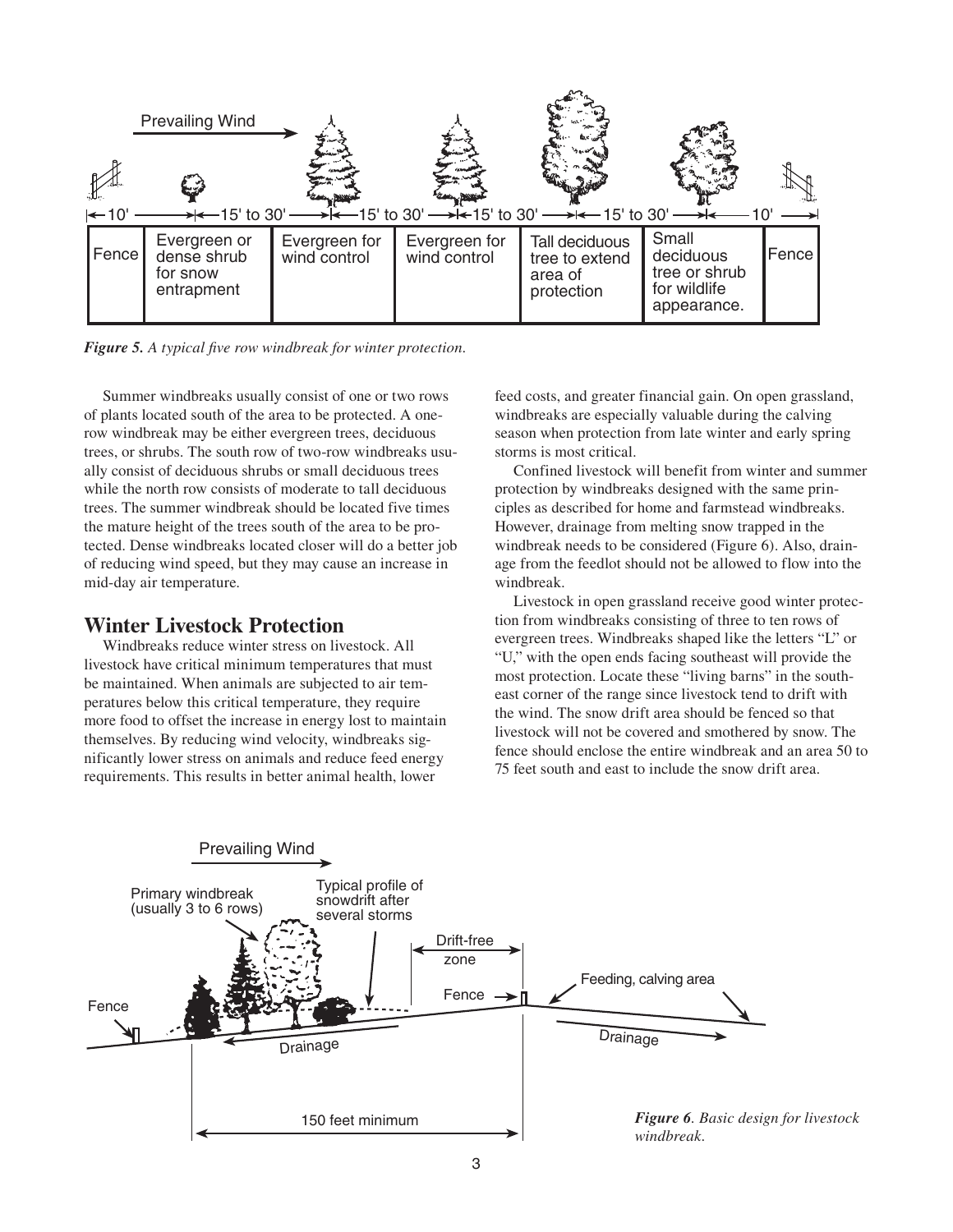## **Protection for Crop Fields**

Field windbreaks are valuable resources that offer protection to crops and soil from harsh winds. They increase crop yields by creating conditions that are more conducive to plant growth. Crops responses to wind protection may be classified as low, moderate, or high. Low-response crops include the small grain crops. Corn, grain sorghum, and forage crops are considered moderate-response crops. Vegetable crops and fruit orchards are high-response crops.

Wind erosion occurs when wind velocity exceeds 12 mph and the soil is loose, dry, and finely granulated; the surface is smooth; and the vegetative cover is sparse or absent. Blowing soil can cause significant damage to growing crops and eventually lead to decreased soil productivity. Windbreaks along with other conservation practices will provide maximum protection to our valuable topsoil.

A series of windbreaks spaced at  $\frac{1}{8}$  mile intervals, as shown in Figure 7, will provide good protection from wind erosion and, in most conditions, will provide increased crop yields. For maximum protection on highly erodible soils, reduce the interval between windbreaks to a distance of 10 to 15 times the mature height of the tallest trees. To be most effective, the windbreaks should be oriented in an east-west direction.

Although older field windbreaks usually consisted of five to ten rows of trees, the modern field windbreak will only have one or two rows of trees and will take considerably less cropland out of production. Evergreen trees should be used in these windbreaks.

Field windbreaks also can be designed around center-pivot irrigation systems (Figure 8). The odd corners located between the center-pivots are ideally suited for tree planting. Windbreaks are effective and economical shelters when designed for these areas. They provide crop and soil protection and also afford shelter for livestock grazing stubble on the irrigated fields or for confined livestock in the non-irrigated corners. Wildlife use these corners for shelter, loafing, nesting, and feeding areas.

## **Enhancing Wildlife Habitat in Windbreaks**

A windbreak designed to protect a home site, livestock, or a crop field will attract wildlife. However, a windbreak designed with wildlife needs in mind will provide better wildlife habitat.

Wildlife have three essential needs for survival: food, water, and cover. Cover is necessary for nesting, loafing, escape, and protection from the elements. Well-designed windbreaks provide all types of cover as well as food. Windbreaks can serve as "travel lanes" for wildlife as they move from one area to another. In conjunction with a nearby pond or other water source, they provide permanent homes for a variety of wildlife.

The design of the windbreak depends primarily on the species of wildlife to be attracted to an area. If a variety of wildlife is desired, a large and diverse planting is needed.

A multi-row planting consisting of evergreen trees, shrubs, and tall deciduous trees will provide homes for many species of wildlife.

If upland game birds are the desired species, a windbreak consisting of two or more shrub rows will provide adequate habitat, with more shrub rows being better.

Snow accumulation in narrower plantings is a major concern. Severe blizzards can completely fill narrow windbreaks with snow and kill upland game birds that have concentrated in the windbreak for protection. A row of shrubs or dense conifers (snow trip row) planted 100 to 150 feet on the windward side of a narrow windbreak will help prevent this. The trip row also will help prevent snow from breaking up the trees in the windbreak. The area between the trip row and the primary windbreak can be planted to native grass or annual food plots.

Best wildlife benefits are realized when windbreaks are planted in an east-west direction. During winter months, direct sunlight is available on southern rows during the day, where wind protection is greatest. The opportunity to "sun" in a protected site lowers metabolic rates for birds and animals. Food-bearing shrubs along the southern rows create an excellent zone for feeding and protection. Further habitat enhancement can be achieved by planting a strip of native grass, annual food plots, or a green strip (clover or alfalfa) adjacent to the windbreak or between the windbreak and the snow trip row.

## **Spacing of Trees**

Many of the problems that occur in old windbreaks are directly related to the trees being planted too close to one another. Crowding results in reduced vigor and greater susceptibility to insects and diseases, due to competition for sunlight, moisture, and nutrients.

Between-row spacing will vary with the section of the state, number of rows in the windbreak, soil type, kind of trees, and the size of cultivation equipment. Use wider spacing in western Kansas to compensate for lower precipitation. Row spacing should be at least 4 feet wider than the cultivation equipment. Closer spacing will result in mechanical injuries to the plants. A minimum spac-



*Figure 7. A typical system of field windbreaks.*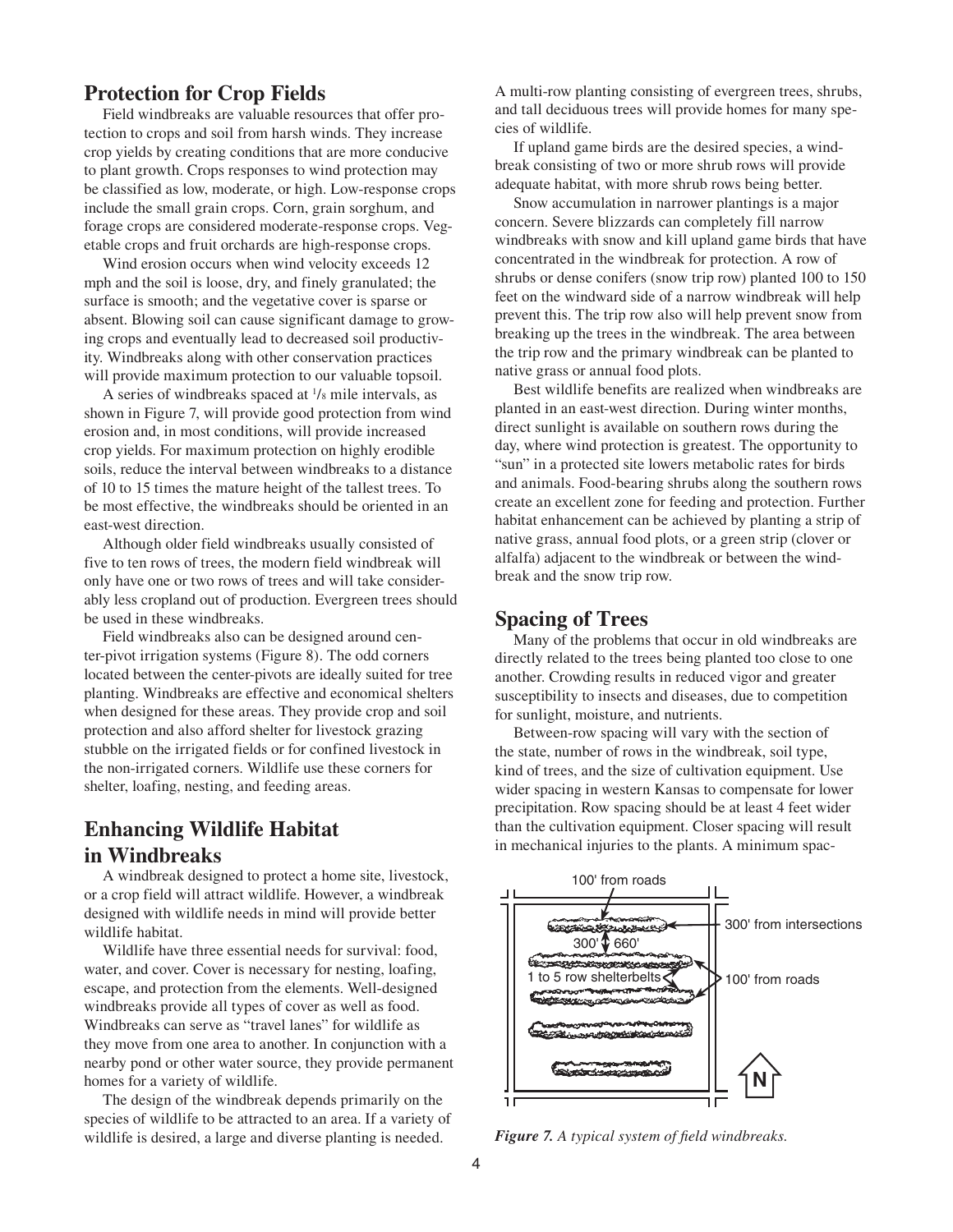ing of 8 to 30 feet (use wide spacing on dry sites) usually is adequate to prevent stunting or overtopping. Large deciduous trees should be at least 25 feet from shrubs and evergreen trees.

In-row spacing will vary with the type of plants and the number of rows in the windbreak.

| <b>Shrubs</b>          | $3' - 6'$  |
|------------------------|------------|
| Redcedar               | $6' - 10'$ |
| Rocky Mountain juniper | $6' - 10'$ |
| Pine species           | $8' - 16'$ |
| Short deciduous trees  | $6' - 12'$ |
| Tall deciduous trees   | $8' - 18'$ |

Use close spacings in the windward row and in windbreaks with two rows. Wider spacings are best in the interior and lee rows of multi-row windbreaks.

### **Selecting the Best Kind of Plant**

A list of trees and shrubs suitable for windbreaks is given in Table 2. These plants are provided at low cost by Kansas Forest Service. Order forms are available from county extension offices, conservation district offices, district wildlife biologists, and district foresters.

These plants are selected to serve various functions in windbreaks. They are not all adapted for statewide use. Table 2 indicates their general adaptability. A plant should be selected for its adaptability to your area, mature size, and function within the windbreak.

The soil at the planting site may limit the kinds of plants to use. A county soil survey will provide information to help select the plants for your windbreak. Depth, texture, fertility, acidity, and moisture relations are all important factors in tree survival and growth. All of the plants listed in Table 2 will grow in deep, moist, fertile soils. Relatively few plants, however, can tolerate shallow, droughty, impermeable, alkaline soils. The choice of plants becomes increasingly limited as soil conditions become more adverse. Eastern redcedar, Rocky Mountain juniper, ponderosa pine, and honeylocust can make moderate growth on



*Figure 8. Center pivot irrigation systems showing placement of windbreaks for crop, soil, and livestock protection.*

relatively shallow and dry sites. On sandy upland soils, the better species are ponderosa pine, Austrian pine, eastern redcedar, Rocky Mountain juniper, and American plum. You can expect considerably slower height growth from plants growing on adverse sites.

# **Windbreak Establishment and Management**

Windbreaks are a long-term valuable investment. Careful planning and management are needed to have a successful windbreak.

The first step in successful windbreak establishment is proper site preparation. Site preparation will provide a desirable seed bed for planting the trees, build up soil moisture, and help control perennial weeds and grasses. On sod sites, the sod should be killed or removed and the site fallowed for one year prior to tree planting. Site preparation in cultivated fields consists of deep chiseling in the fall and disking prior to tree planting in the spring.

Weed control is a critical factor to tree survival and growth. Weeds, especially perennials and warm season annuals, compete for moisture, nutrients, and sunlight. Weeds also provide habitat for tree-injuring pests and fuel for wildfires. The success of windbreaks is often directly related to the degree of weed control. On dry, shallow sites, weed control may be necessary throughout the life of the windbreak.

There are three basic methods for weed control: mulching, cultivation, and herbicides. Mulch serves to reduce weed competition, conserve moisture, and reduce soil temperature. Weed barrier fabric, a man-made polypropylene fabric, does an excellent job of controlling vegetation and conserving soil moisture. Suitable organic mulches include wood chips, old straw or hay, and well-leached, dried ensilage. Organic mulches should be applied 2 to 4 inches deep around individual trees.

For most people, a combination of mulching and cultivation may be the most effective method of weed control. Shallow cultivation, not more than 3 to 4 inches deep, effectively controls weeds and avoids injury to tree roots. Sweeps, disks, spring-tooth cultivators, or rotary cultivators do a good job, but care must be taken to avoid hitting the young tree seedlings.

Herbicides can be useful in controlling weeds in tree and shrub plantings. However, if improperly applied, they may injure or kill the trees and shrubs. Most common agricultural herbicides are not labeled for use on windbreaks. Be sure to follow all label directions when using herbicides for controlling weeds in tree plantings.

Adequate soil moisture is needed at the time of planting. If soil moisture is lacking, irrigate immediately after planting and then as necessary during the first three growing seasons. Soak the soil thoroughly and then allow it to partially dry before irrigating again. Irrigating just before the soil freezes in the fall is very helpful for all trees, especially evergreens.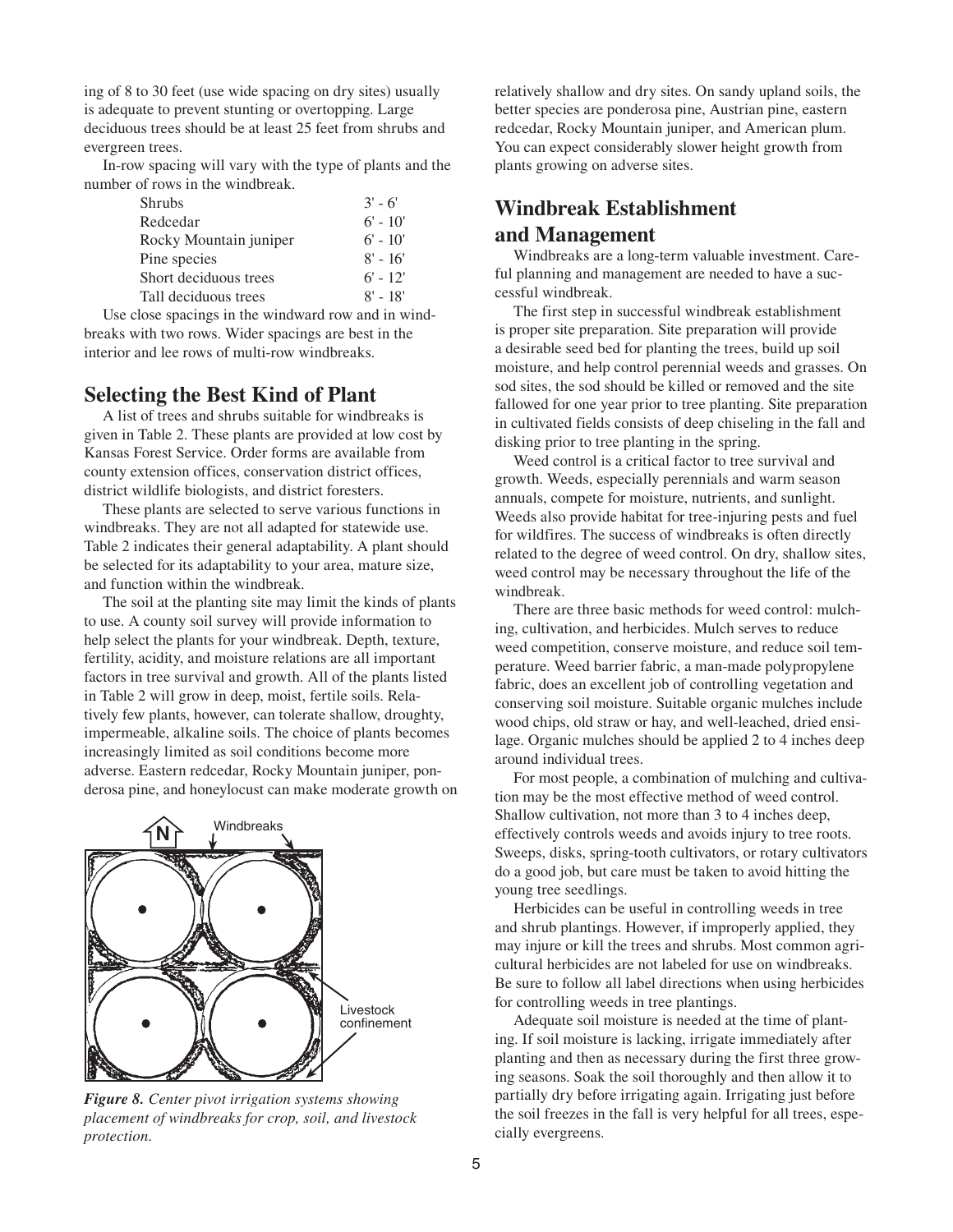Protect windbreaks, regardless of age, from livestock and wildfire. Livestock trample and compact the soil, break or eat small trees, and damage the bark and lower limbs of larger trees. Young trees are very susceptible to damage caused by fire. A well-maintained fire break around a windbreak offers good protection from wildfire.

Mice, rats, gophers, rabbits, and deer are common pests. Damage can be prevented through the use of wire screens, wraps, traps, repellents, and weed control.

Inspect windbreaks frequently for insect or disease problems. Contact your local extension office or district forester for control measures.

Avoid pruning trees in the windbreak except to remove dead, diseased, or broken branches. Additional pruning reduces the density and therefore lowers the capacity to control wind and snow. To maintain viability and effectiveness as they age, windbreaks may require thinning and/or replanting.

## **Help Is Available**

For recommendations on designing, planting, or managing your windbreak, contact district foresters through your county extension office, district conservationist at the USDA Natural Resources Conservation Service Office, or district wildlife biologist.

## **Related Publications**

*Tree Planting Guide,* L-596 *Windbreak Management,* MF-815 *Living Snowfences in Kansas,* L-744 *Conservation Tree Planting Schedule,* L-871 *Windbreaks for Wildlife,* MF-805 *Weed Control Options in Tree Plantings,* L-848 *Chemical Weed Control in Tree and Shrub Plantings,* MF-656 *Kansas Foresters Serving Your Needs,* L-847 *Weed Barrier Fabric Mulch for Tree and Shrub Plantings,* MF-2216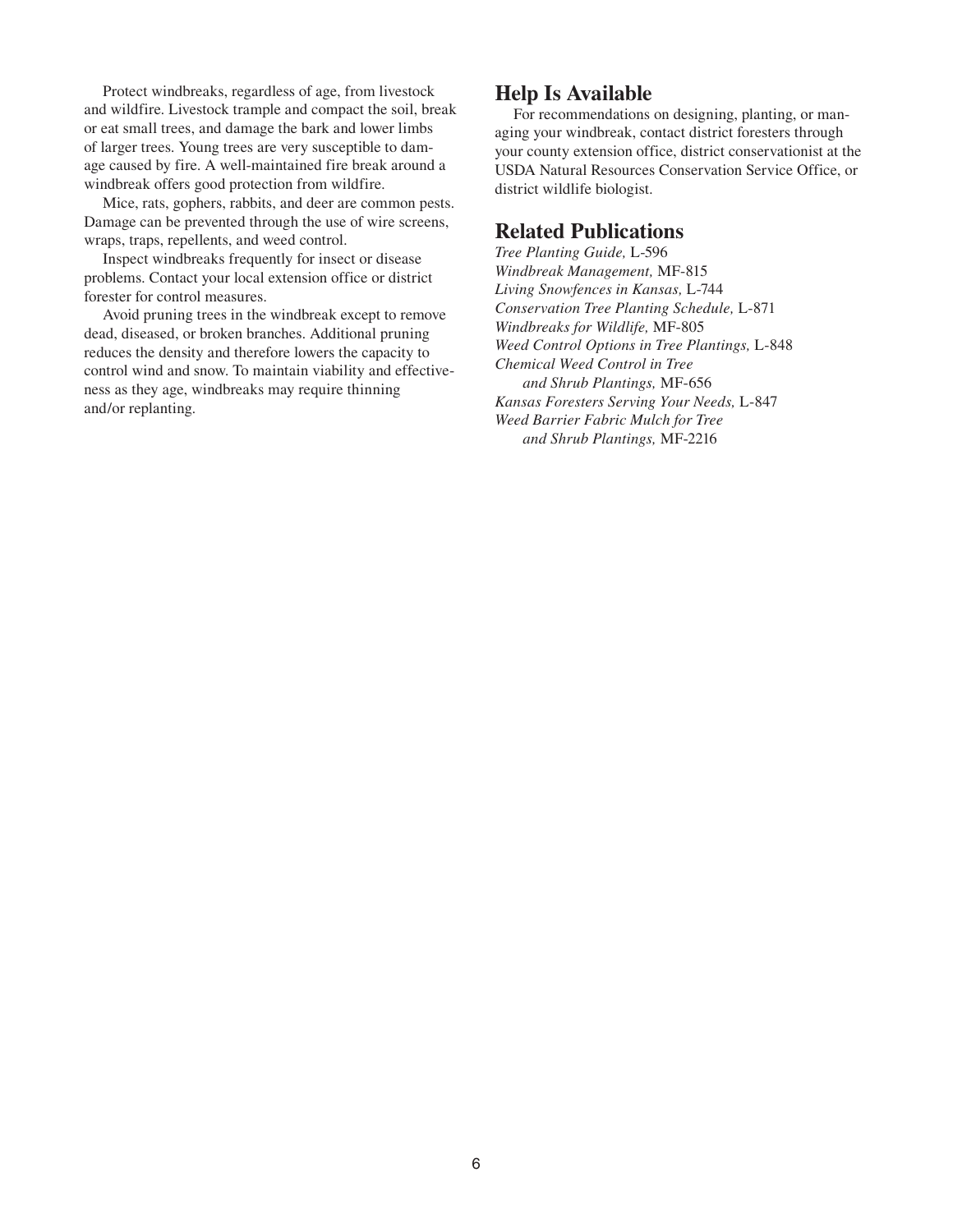|--|

| <b>Plant Name</b>            | Range <sup>1</sup> | Height<br>(feet) | Growth<br>Rate      | <b>Wildlife</b><br><b>Benefit</b>                                             | <b>Comments</b>                                                                                                                                                     |  |
|------------------------------|--------------------|------------------|---------------------|-------------------------------------------------------------------------------|---------------------------------------------------------------------------------------------------------------------------------------------------------------------|--|
| <b>Small Deciduous Trees</b> |                    |                  |                     |                                                                               |                                                                                                                                                                     |  |
| Mulberry, Russian            | W,C,E              | $15 - 20$        | Fast                | Excellent wildlife<br>cover and summer<br>food                                | Very hardy and drought tolerant.<br>Provides excellent wildlife habitat in<br>windbreaks.                                                                           |  |
| Redbud                       | C,E                | $10 - 20$        | Moderate            | Little                                                                        | Very attractive with flat spreading top<br>and colorful pink bloom. Often used<br>to add color to the windbreak.                                                    |  |
| <b>Large Deciduous Trees</b> |                    |                  |                     |                                                                               |                                                                                                                                                                     |  |
| Ash, Green                   | W,C,E              | $35 - 80$        | Moderate            | Perch, roost, and nest<br>sites for many birds                                | Adapted to many sites, but is very<br>susceptible to borers on droughty<br>sites. Grows well on very wet sites.                                                     |  |
| Cottonwood                   | C,E                | 70-90            | Fast                | Perch, roost, and nest<br>sites for many birds                                | Needs abundant moisture throughout<br>the growing season. May be used on<br>wet sites. Borers are a severe problem<br>on drier sites. Good for quick<br>protection. |  |
| Elm, Lacebark                | W,C,E              | $35 - 40$        | Moderate            | Perch, roost, and nest<br>sites for many birds.                               | Resistant to Dutch elm disease and elm<br>leaf beetle. Winter injury may be a<br>problem in northern Kansas.                                                        |  |
| Hackberry                    | W, C, E            | $35 - 70$        | Moderate            | Berries eaten by<br>birds and squirrels                                       | Commonly used to provide height<br>Drought tolerant, but slow growing<br>on such sites.                                                                             |  |
| Honeylocust                  | W,C,E              | $30 - 50$        | Moderate            | Perch, roost, and nest<br>sites for many birds                                | Commonly used to provide height.<br>Drought tolerant. Moderate to fast<br>growth except on very shallow soils.                                                      |  |
| Maple, Silver                | C,E                | $70 - 80$        | Fast                | Perch, roost, and nest<br>sites for many birds                                | Commonly used to provide height.<br>Brittle. Plant only on moist<br>bottomlands.                                                                                    |  |
| Oak, Bur                     | W,C,E              | 60-100           | Slow to<br>Moderate | Acorns used by squirrels,<br>deer, and some birds                             | Long-lived and very strong.<br>Commonly used to provide height.                                                                                                     |  |
| Oak, Northern Red            | C,E                | 50-75            | Moderate            | Acorns used by squirrels,<br>deer, and turkeys                                | Grows best on deep fertile soils.<br>Provides height in windbreaks.                                                                                                 |  |
| Oak, Sawtooth                | C,E                | 50-60            | Fast                | Moderate to Perch, roost, acorns used<br>by squirrels, deer and<br>some birds | Grows best on deep fertile soils.<br>Provides Height in windbreaks.                                                                                                 |  |

*1 W, C, and E, indicate Western, Central, and Eastern*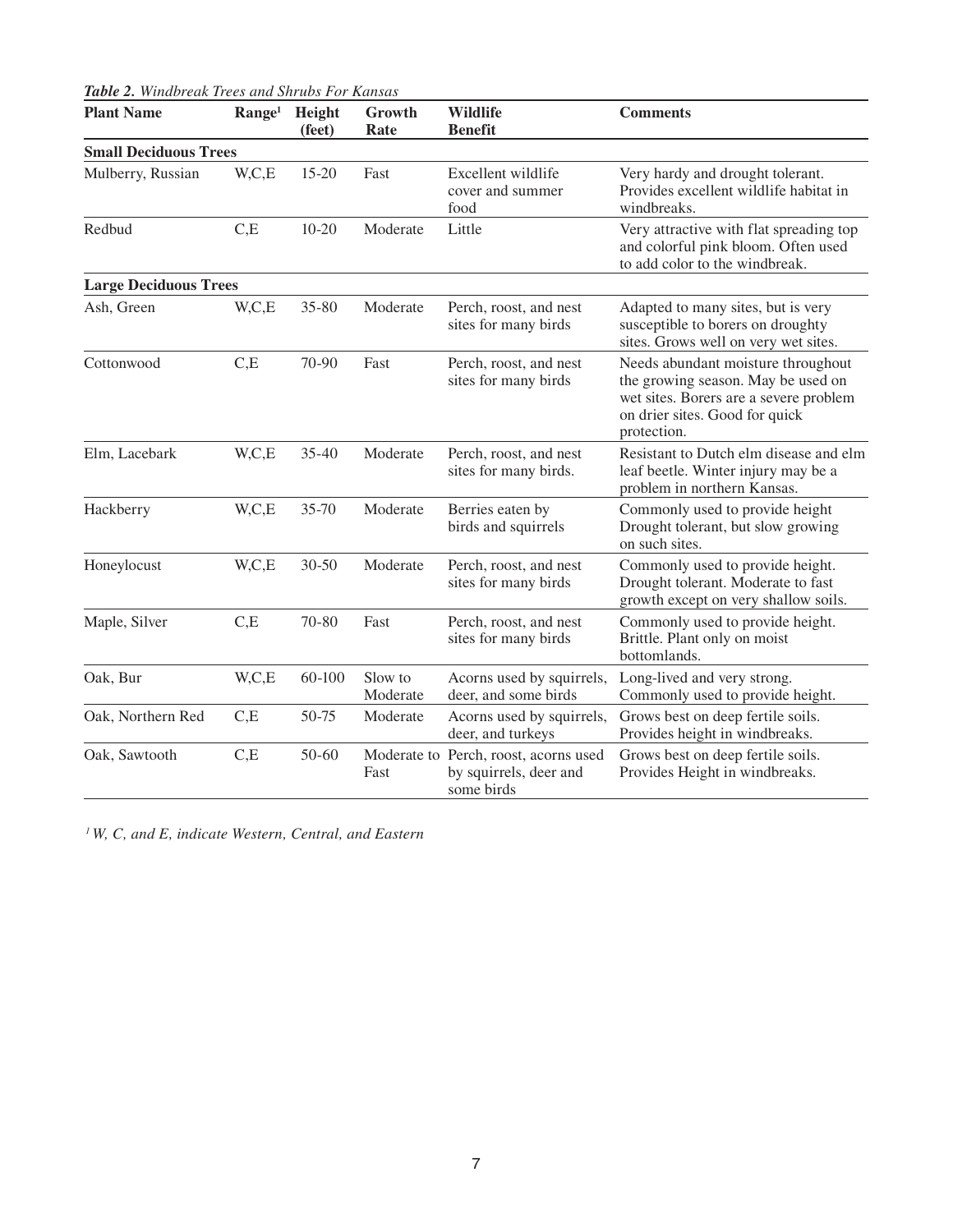| <b>Plant Name</b>           | Range | Height<br>(feet) | Growth<br>Rate         | <b>Wildlife</b><br><b>Benefit</b>                                                 | <b>Comments</b>                                                                                                                                                                                                              |  |
|-----------------------------|-------|------------------|------------------------|-----------------------------------------------------------------------------------|------------------------------------------------------------------------------------------------------------------------------------------------------------------------------------------------------------------------------|--|
| <b>Evergreen Trees</b>      |       |                  |                        |                                                                                   |                                                                                                                                                                                                                              |  |
| Arborvitae,<br>Oriental     | W,C,E | $30 - 35$        | Moderate               | Winter protection                                                                 | Desirable tree for windbreaks. Low<br>branching habit provides good ground<br>cover for wildlife. May experience<br>winter injury in northern Kansas.                                                                        |  |
| Juniper,<br>Rocky Mountain  | W     | $15 - 25$        | Moderate<br>12"-18"/yr | Excellent winter<br>protection                                                    | Similar to eastern redcedar. Retains<br>green color in winter, more resistant to<br>limb breakage and tends to be slower<br>growing than eastern redcedar. Subject<br>to Cercospora blight in eastern and<br>central Kansas. |  |
| Pine, Austrian              | W,C,E | $30 - 50$        | Moderate<br>12"-18"/yr | Winter protection                                                                 | An excellent windbreak tree for<br>state-wide use. Pyramidal in form with<br>moderate length needles.                                                                                                                        |  |
| Pine, Eastern White         | E     | 50-60            | Moderate               | Winter protection<br>to Fast                                                      | Least drought tolerant of the<br>pine species.                                                                                                                                                                               |  |
| Pine, Southwestern<br>White | E     | $35 - 50$        | Moderate               | Winter protection                                                                 | Similar to eastern white pine                                                                                                                                                                                                |  |
| Pine, Ponderosa             | W,C,E | $40 - 50$        | Moderate<br>12"-18"/yr | Winter protection                                                                 | A drought hardy pine. Long, stiff<br>needles. Purchase only tip moth<br>resistant varieties.                                                                                                                                 |  |
| Redcedar, Eastern           | W,C,E | $20 - 40$        | Moderate<br>12"-18"/yr | Excellent winter<br>protection and<br>emergency food for<br>many wildlife species | The "backbone" of a good winter<br>windbreak. Forms a dense windbreak.<br>Very hardy and drought resistant.<br>Maintains its lower branches much<br>longer than the pines.                                                   |  |
| <b>Shrubs</b>               |       |                  |                        |                                                                                   |                                                                                                                                                                                                                              |  |
| Caragana                    | W,C,E | $7 - 12$         | Moderate               | Cover and nesting                                                                 | Drought tolerant. Can grow on a<br>wide range of soils.                                                                                                                                                                      |  |
| Cherry, Choke               | W,C,E | $6-10$           | Fast                   | Excellent cover and<br>summer food.                                               | Used for ground-level protection.<br>Forms dense thickets that increase<br>in size by suckering.                                                                                                                             |  |
| Cotoneaster,<br>Peking      | W,C,E | $5 - 7$          | Moderate               | Cover and emergency<br>winter food                                                | Used for ground-level protection.<br>Attractive foliage and berries.                                                                                                                                                         |  |
| Currant, Golden             | W,C,E | $3 - 5$          | Moderate               | Cover and summer<br>food                                                          | Drought tolerant. Often forms loose,<br>open thickets. Edible fruit.                                                                                                                                                         |  |
| Lilac                       | W,C,E | $8 - 12$         | Slow                   | Little                                                                            | Used for ground level protection.<br>Large purple flowers provide spring<br>color. Long-lived and drought tolerant.                                                                                                          |  |
| Plum, American              | W,C,E | $6 - 12$         | Fast                   | Excellent wildlife cover<br>and summer food                                       | Used for ground level protection.<br>Forms dense thickets that increase<br>in size by suckering. Edible fruit.                                                                                                               |  |
| Plum, Sandhill              | W,C,E | $3 - 4$          | Fast                   | Excellent wildlife cover<br>and summer food                                       | Very similar to American plum.                                                                                                                                                                                               |  |
| Sumac, Fragrant             | W,C,E | $3 - 6$          | Moderate               | Cover and emergency<br>food                                                       | Drought tolerant. Scarlet berries<br>through winter.                                                                                                                                                                         |  |